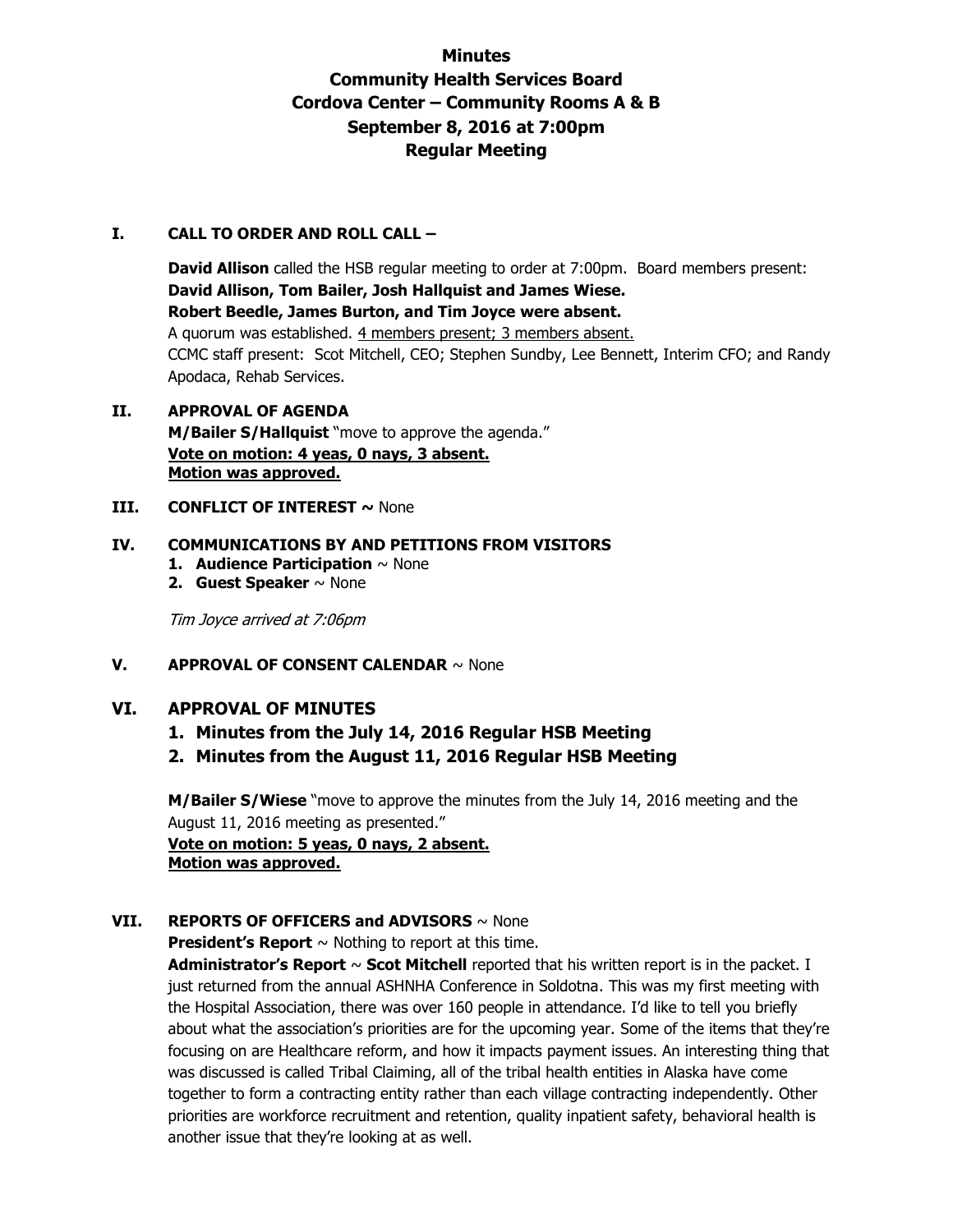We did receive a certificate from the Hospital Association for starting our Quality Improvement program up again. One of our Conditions of Participation is that our Governing body has to oversee our Quality Programs.

We have signed on three permanent Nurse's, and we have an interview set up for next week with a CFO candidate.

**Tim Joyce** asked what we have in the way of cross training in the hospital in the event that someone is out.

**Scot** replied that in most departments we have people who are cross trained and can step in and help.

**Finance Report** ~ **Lee Bennett** went over the June Financial information provided in the packet. Highlights were that the Total Operating Revenue was \$860,253. This was \$20,138 above budget. For the month of June the hospital generated a net loss of \$28,473 and on a year to date basis has a net loss of \$425,332. There are a couple of capital items that have come up are the Lab Blood Bank and the freezer door. A bit of good news is that we have received the tentative settle from the cost report that is \$236,000. Along with that, the retried it back and that provided us with another \$128,000.

**Medical Director's Report**  $\sim$  Nothing to report at this time.

**Sound Alternatives Report** ~ Nothing to report at this time.

**Nursing Report ~** There will be some turnover in the Nursing Department, Mary Rios has decided to leave the beginning of October. We have contacted Dolly Dryer and she will be coming in to fill the role as the Interim DON. Also, LTC Coordinator Cyndi Casey's contract is coming up and she will be leaving as well, though we don't intend on filling that role as Dolly has done them both in the past.

**Quorum Report** ~ **Ron Vigus** reported that they have been doing some work regarding the revenue cycle and the cost report. A CFO Candidate will be coming to Cordova for an interview. We're still working with Materials Management with our GPO.

# **VIII. CORRESPONDENCE** ~ None

# **IX. ACTION ITEMS**  $\sim$  None

#### **X. DISCUSSION ITEMS**

# **1. Requested HSB Policy update**

# **2. Tim Joyce Draft Policy**

**Allison** prefaced by stating that there were two versions of the requested communication policy with CCMC staff, those are both in the packet for discussion.

**Bailer** responded that the simple policy submitted by Mr. Joyce seemed adequate. That he had to read the one done by the attorneys several times and there are a lot of duties for the HSB Secretary.

**Joyce** stated that he had to read the one submitted by the attorneys a couple times as well, and that in there's there are a lot of duties for the HSB Secretary and any of those not followed would be a grievance.

**Allison** commented that he thinks that the draft should be reviewed by someone.

**Wiese** asked Scot who is his designee when he is not at CCMC.

**Scot** responded that currently Stephen Sundby is covering for him when he is not in the facility. So he would be the representative or designee or whomever he would designate at that time. **Bailer** commented that in reading further he is trying to figure out a way to be able to ask the Executive Assistant questions about the packet or the next meeting and still be following the policy.

**Scot** responded that the way he interprets it that Faith is like the Board representative for making sure that the meeting notices get posted, Agendas, packet and meetings are done. In my